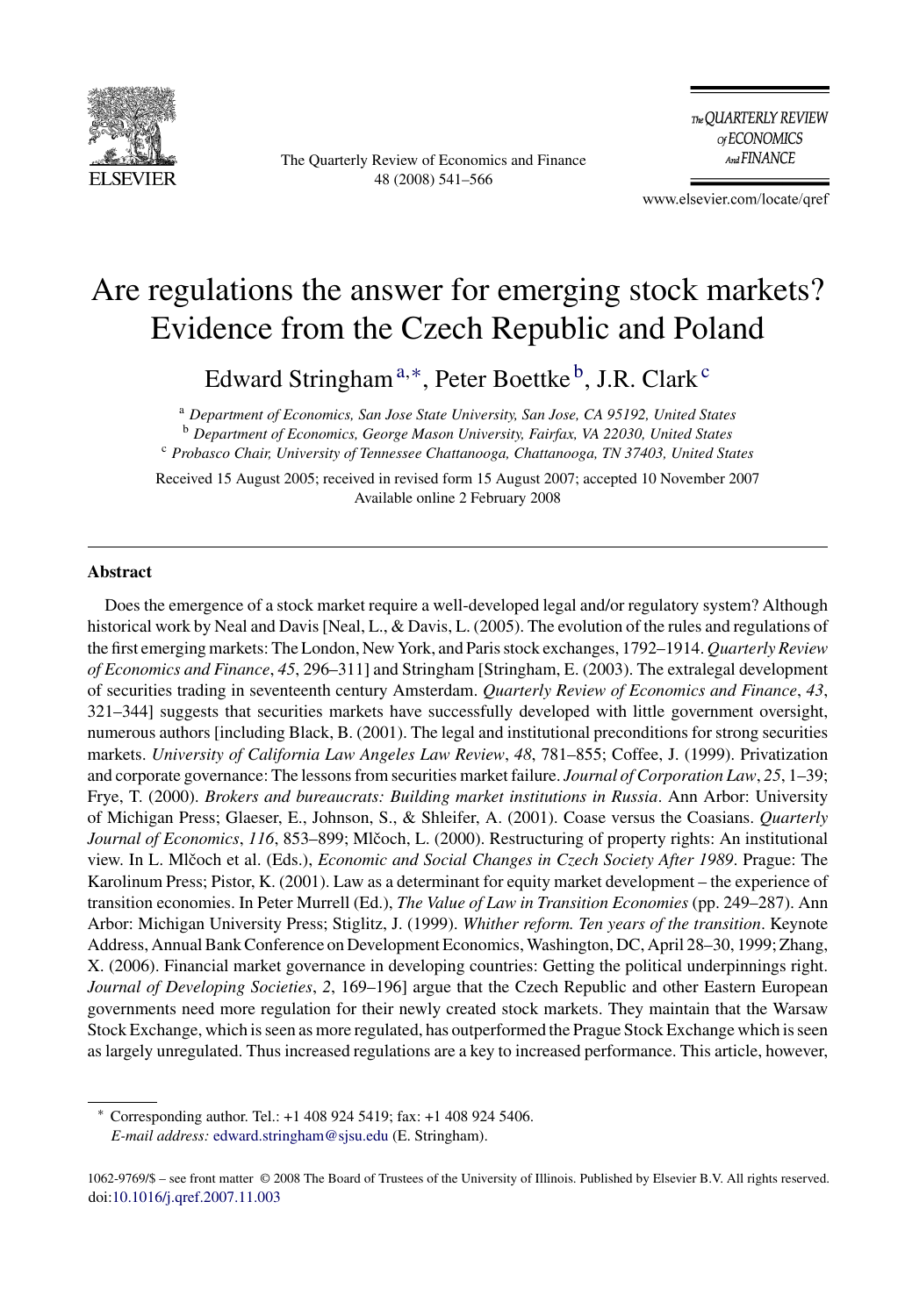maintains that the evidence from the Czech experience has been misinterpreted. This article provides an in depth case study of the Czech stock market and finds that (a) Czech capital markets have been hindered by government intervention from their beginning, (b) that the evidence on Poland's superior performance is not as strong as suggested, and (c) that Czech regulators seem to be unqualified, lack the proper incentives, and are unlikely to benefit the market. Under these circumstances it appears that Neal and Davis (2005:311) are correct that increased government involvement is unlikely to improve the situation.

© 2008 The Board of Trustees of the University of Illinois. Published by Elsevier B.V. All rights reserved.

*JEL classification:* G1; K2; P2

*Keywords:* Emerging stock markets; Tunneling; Capital market

## **1. Introduction**

After the [collapse of communism](#page--1-0) in 1989, economists, policy analysts, and politicians were optimistic about the adoption of capitalist institutions in Eastern Europe. The Czech government, for example, created nearly two thousand joint stock companies and enabled all citizens willing to pay a small fee to participate in a voucher privatization [\(Filer & Hanousek, 2001\).](#page--1-0) Although hopes for the development of markets were high, within a few years the stock market exhibited problems. A 1996 article in *Fortune* magazine entitled "The Pirates of Prague" is representative of the general sentiment: freewheeling privateers were bilking shareholders after the mass privatization ([Wallace, 1996\).](#page--1-0) Tunneling, a phenomenon in which firm managers, investment funds, and majority shareholders expropriated resources of the companies at the expense of the other shareholders, occurred ([Johnson, La Porta, Lopez-de-Silanes, & Shleifer, 2002\).](#page--1-0) *The Economist* (September 12, 2002) summed up the consensus: "Many now blame the extreme liberal ideas of their architect of reform, Václav Klaus, who was prime minister in 1992–1998. He believed that freeing markets was more urgent than establishing an institutional framework.... But today most people believe that Mr. Klaus's big bang created little economic growth, but a kleptocracy as bad as Russia's."

These problems and others have led many to question the existing arrangements and to ponder the necessary prerequisites for capital market development. While writers such as [Benston \(1998\),](#page--1-0) [Manne \(1969\), a](#page--1-0)nd [Stigler \(1964\)](#page--1-0) argued that forward looking economic agents would contract for arrangements to maximize the value of their shares, [Glaeser, Johnson, and Shleifer \( 2001, p. 854\)](#page--1-0) counter that this group of theories "crucially relies, among other assumptions, on the possibility of effective judicial enforcement of complicated contracts." In Eastern Europe these conditions are not met [\(Santomero, 1998\),](#page--1-0) so Glaeser et al. argue that regulators must step in to enforce the rules. Others who have written about the Czech stock market reach similar conclusions. [Coffee](#page--1-0) [\(1999\),](#page--1-0) Mlčoch (2000), [Pistor \(2001\)](#page--1-0) all argue that the Czech government has been too hands off and that this has led to insider dealings, a decreasing number of listed companies, and an overall lackluster stock market.

In contrast the Polish stock market is portrayed as a model that others should follow. Poland was more explicit in adopting a highly regulated market, and over 1990s the total number of listed companies increased. Authors attribute the increasing number of companies in Poland to the high amount of securities regulation. This now common view is that the emergence of a stock market requires the state to play a significant role promoting and creating order in stock markets [\(Black,](#page--1-0) [2001; Frye, 2000; Stiglitz, 1999; Zhang, 2006\).](#page--1-0)